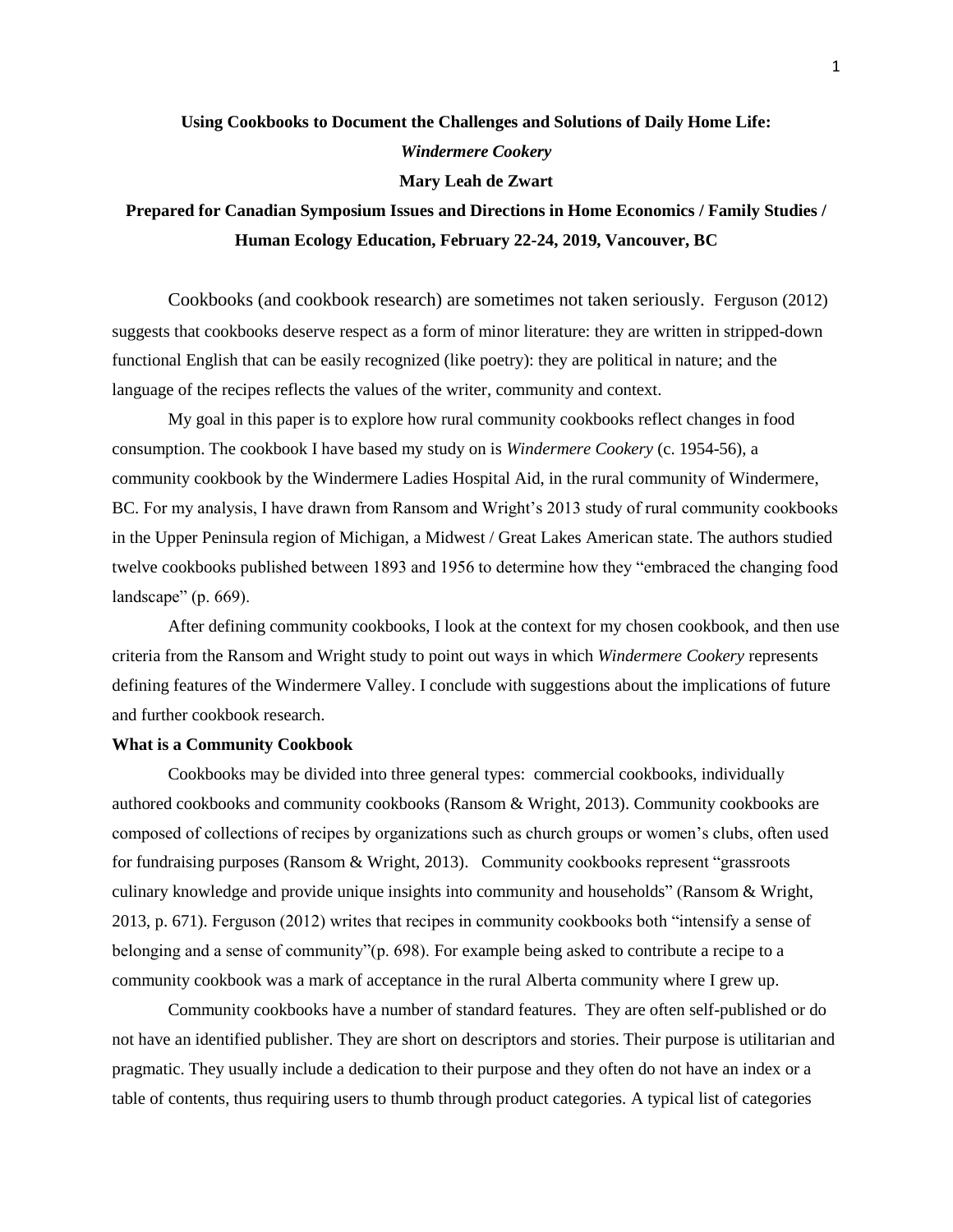would mostly include Breads, Cakes, Candy, Cookies, Beverages, Main Dishes, Pickles, Pies, Salads, Sauces, Miscellaneous (Ransom & Wright, 2013). The last few pages often advertise local businesses (these sometimes enable the researcher to determine the often-omitted date of publication). START **HERE** 

The contributors are almost always female; and up to the mid 1970s, they were often identified only as "Mrs. His Name". <sup>i</sup> Community cookbooks tend to highlight regionality that may be as simple as including regionally produced and/or respected foods like cheese or wine, or as complex as including immigrant group-based recipes and excluding indigenous foods (Ferguson, 2012).

#### **Context for** *Windermere Cookery*

*Windermere Cookery* was published between 1954 and 1956, a conclusion deduced from an advertisement at the back of the cookbook. The community of Windermere, British Columbia, is on the east side of Lake Windermere, not really a lake, but a widening of the Columbia River. First Nations peoples lived in and travelled through the Columbia River Valley in the southeast corner of BC for thousands of years before newcomers arrived, in the early and late 19<sup>th</sup> century, first, fur traders and then British and European settlers. With mild, snowy winters and hot summers, it's an excellent growing area, and its early industries were farming, gold panning and logging. Windermere received its name around 1883. Windermere was formally founded in 1912<sup>ii</sup> and dissolved in 1963 by being absorbed into its larger neighbouring town, Invermere. Windermere is only three hours from Calgary and is now a popular tourist destination.

The community that developed after the railway went through in 1886 started out as a mixture of farming pioneers and inexperienced English immigrants who were attracted by railway advertisements of a fruit-growing paradise. Danes, Swiss and other Europeans followed in the 1920s and 30s. The Windermere Ladies Hospital Aid started in 1911<sup>ii</sup>. An early resident described the group as "…wonderful. Their concern for the hospital was keen and constant. They turned up to help whenever possible, at whatever task needed their attention the most."iv Their early get-togethers involved cooking, cleaning, sewing pillowcases and sheets and doing the mending for the hospital, originally located in Wilmer ( a small community in the Windermere Valley) and then moved to Invermere about 1914. The Ladies Hospital Aid retained its Windermere name and focus. Membership lists have not been located. Gatherings always involved food: a local creamery delivered five pounds of butter each week and "a lot of it went into cakes"<sup>v</sup>. *Windermere Cookery* was a logical outcome for the group's interests..

Daily life in the Windermere Valley of the 1950s probably did not include full electrification, as BC Hydro had not yet come to the valley. A young physician who arrived in the Valley in 1949 wrote that modern medicine had bypassed the Windermere District Hospital<sup>vi</sup>. It was heated by oil and run by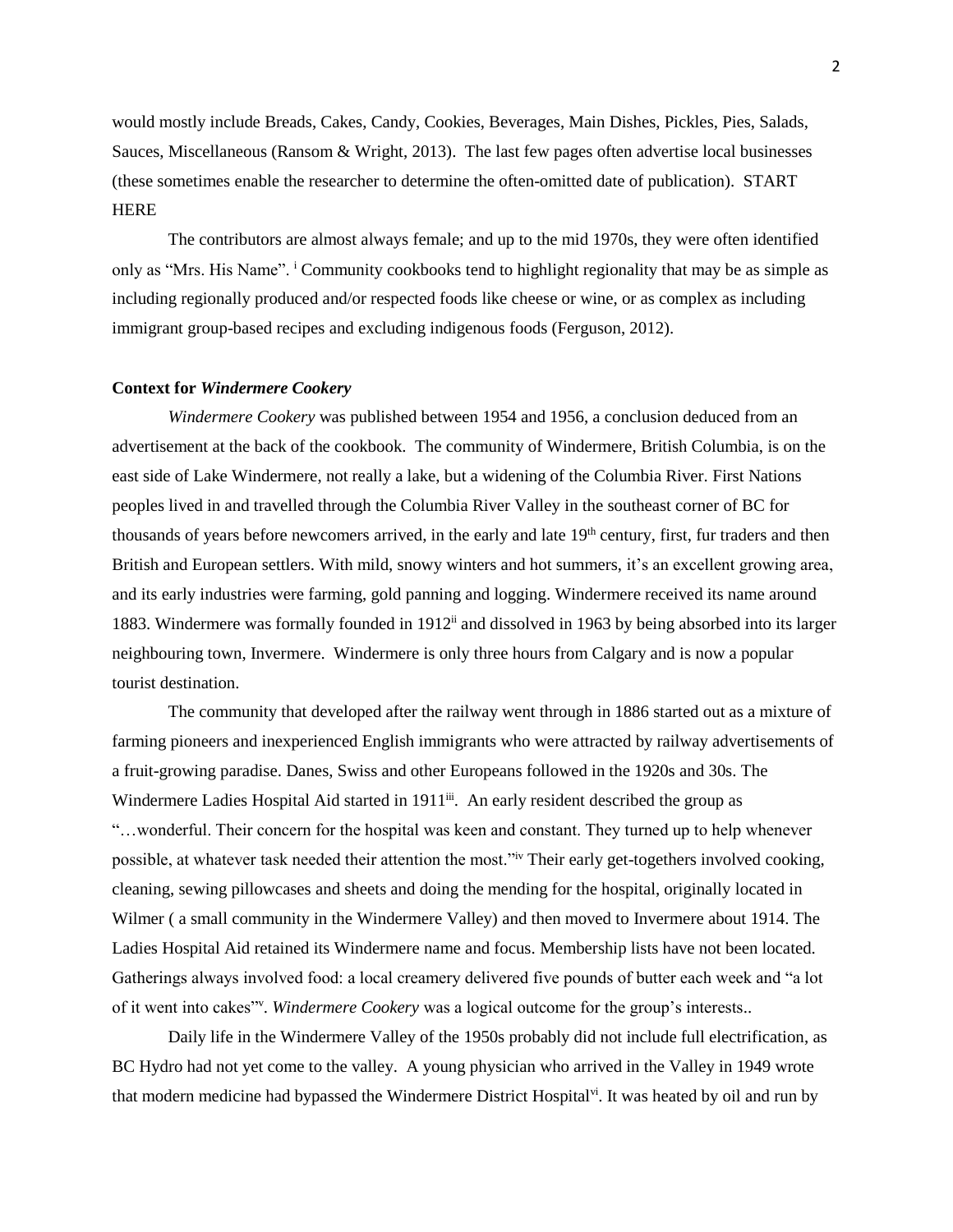generators. There were no refrigerators in the hospital, only ice-boxes maintained with ice from the frozen lake. The sick and injured were transported via car, truck and sometimes horse and wagon. The fundraising efforts of the Ladies Hospital Aid were desperately needed.

#### **Description of** *Windermere Cookery*

*Windermere Cookery* is small, about half the size of a sheet of regular paper, with no table of contents or index, no page numbers, and a plastic coil binding. On the second page, the subtitle is: *Recipes Collected from Windermere Valley Cooks and Published by the Windermere Ladies Hospital Aid* with *Proceeds for the benefit of the hospital* at the bottom of the page*.* The recipe book is "gratefully dedicated to K.J. Williams, M.D., G. Duthie, M.D. and the staff of our district hospital". All recipes were hand-lettered by several different people. The sixty pages include 140 recipes, five pages of small local advertisements and a one-page poem, *The Valley of Windermere Sunrise: Sunset* by F.S. Symons, Montreal. Since no pages are numbered, the recipe divisions are important; in addition to most of Ferguson's 2012 list, *Windermere Cookery* included its own twists with Vegetables, Mother-in-law Favourites, Husbands Specials and Game<sup>vii</sup>.

The eight-page Game section occupies the first few pages with recipes for pheasant, marinades, Canada goose, venison, grouse, moose chili con carne, bear, wild duck, mountain goat and Indian curry of wild meat. Three hints for cooking game were provided: "Trim off fat as it is strong; Use salt pork strips to lard game: and Marinate meat from all old animals" (n.p.). One contributor of several game recipes was married to the Provincial Game Warden<sup>viii</sup>. Of the 21 Vegetable recipes, almost half were for potato variations (two of the 19 advertisements at the back of the cookbook were for potato farms). Mother-inlaw favourites were eclectic in focus, from chestnut dressing for turkey to green tomato pickle. Husbands' specials included a detailed recipe for spaghetti, two alcohol-based recipes and a recipe from George Duthie, M.D. for Scotch Oatmeal Dressing:

2 c. Scotch style oatmeal (Ogilvie product)

 $\frac{1}{2}$  c. finely chopped suet

1 medium onion fried in butter

Salt, pepper

Mix oatmeal and suet, salt and pepper. Mix in onion – stuff bird – wash down with liberal draughts of bitter ale.

*Windermere Cookery* had a total of 40 unattributed recipes out of 140. Forty different people put their names on the remaining recipes, four men and the rest women. The top three contributors contributed 42 recipes among them - Betti Zinkan (listed as Mrs. Ted Zinkan) contributed 16 recipes including most of the game recipes. Greta Marples (listed as Mrs. K. Marples) added ten and Joy Williams (Mrs. K.J. Williams) put in ten as well.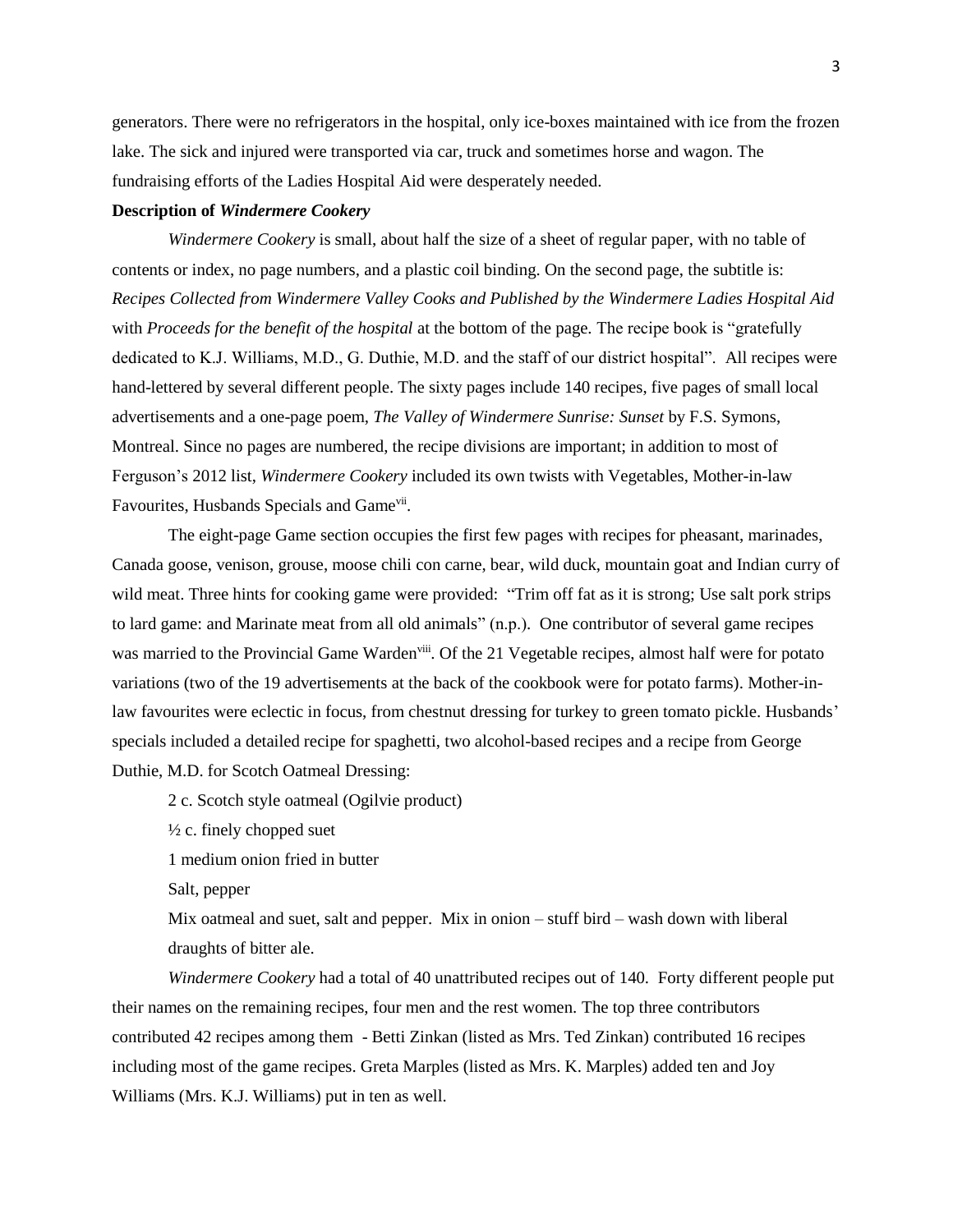Without these three women's recipe offerings, *Windermere Cookery* would have been one-third smaller. Brief biographical information available from the Windermere Museum website gives a little of their backgrounds. Betti and Ted Zinkan ran the Rocky Mountain Boys' Camp. This might indicate a reason why Betti contributed so many game recipes, supposing that she had ample game to cook. In actuality, the Rocky Mountain Boys' Camp was an upscale establishment located in a summer home formerly owned by a McGill University professor of pathology and bacteriology<sup>ix</sup>. Greta Marples was a rancher's wife. Joy Williams was the young mother of two children and -the wife of one of the physicians to whom the book was dedicated.

The additional section of Husbands' Specials possibly alludes to women's changing roles and men's potential involvement in cooking. A recipe for "Pork chop something" was submitted by Adolf Sattmann. He lists the first ingredient as "4 pork chops or as many as fit in frying pan". Bev Harris's contribution of "Strawberry Jam Escoffier" has an apologetic tone:

 This method of making jam is swiped from the famous French chef,, whose recipe is a trifle unnerving at first, but well worth following as ammended [sic] here. Windermere strawberries should be used. n.p.)

## **Analysis of** *Windermere Cookery*

For my analysis, I have drawn from Ransom and Wright's 2013 study of rural community cookbooks in the Upper Peninsula region of Michigan, a Midwest / Great Lakes American state (henceforth referred to as the Michigan study). The authors studied twelve cookbooks published between 1893 and 1956. They selected this time period to "correspond to broader patterns of industrialization sweeping the agriculture and food (agrifood) sector" (p. 670).

They used ten criteria to code representative recipes from each cookbook.

- 1. **Diversity** (were ingredients or recipes modified to meet one's personal taste)
- 2. Required **specific** environment (e.g. snow, cellar)
- 3. Could not be easily reproduced today
- 4. Required **sensory** engagement (cook had to judge doneness, amount of seasoning to add, etc.)
- 5. Communicated in textual style (**paragraph**).
- 6. Referenced principles of standardization (**standard** layout with ingredients first followed by procedure)
- 7. Referenced modern **technology** (i.e. labour-saving devices)
- 8. Referenced **processed** products
- 9. Advocated **brand names or local products**
- 10. Contained **stories**, myths or other personal information (Ransom & Wright, 2013)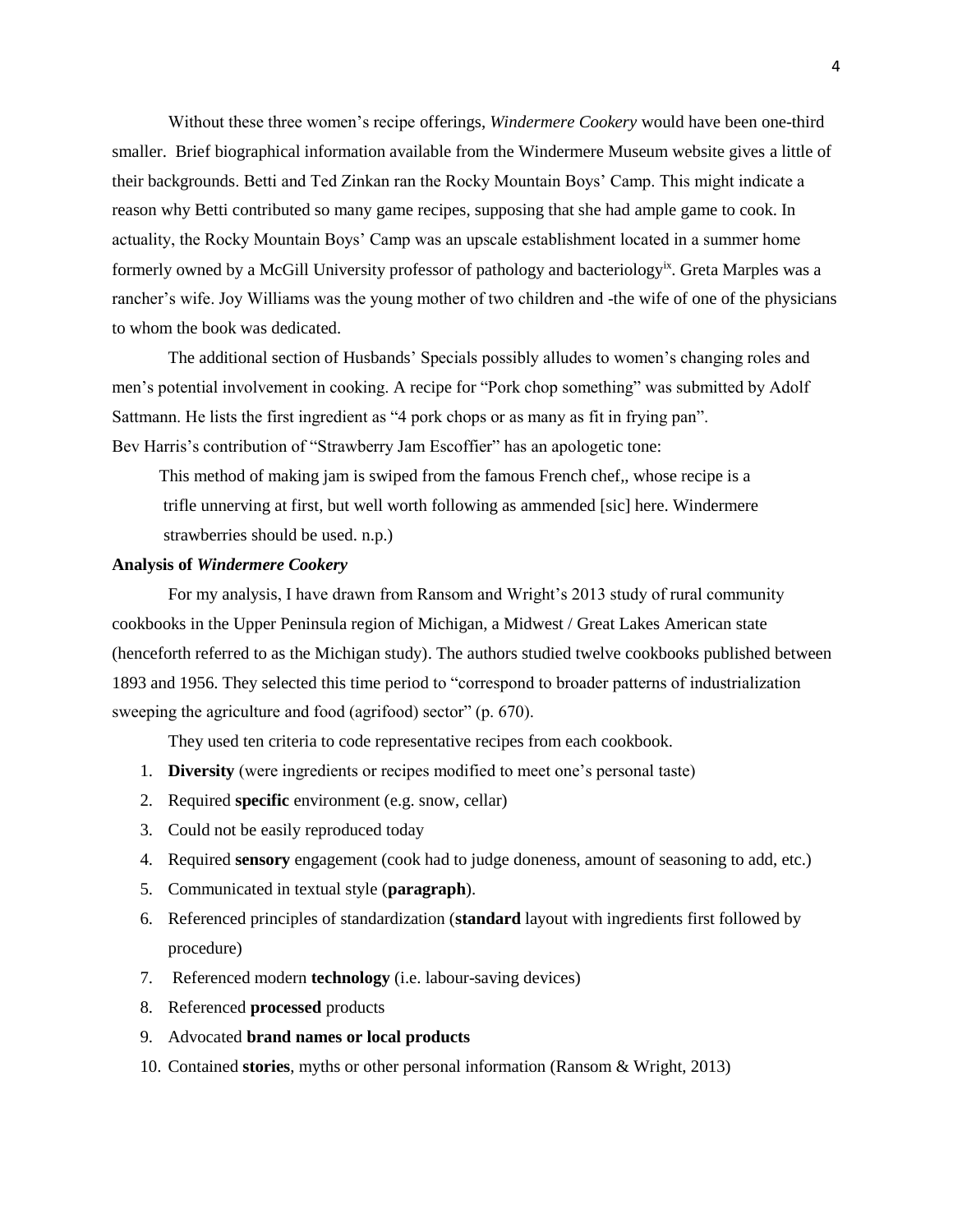In my analysis, I looked at all 140 *Windermere Cookery* recipes and coded each one. While my coding is informal and emergent, it gives me some data to compare to the Michigan study.

| $#1-$                           | $#2-$       | $#3$ - not   | $#4-$   | $#5-$     | $#6-$               | $#7-$      | $#8-$     | #9-          | #10     |
|---------------------------------|-------------|--------------|---------|-----------|---------------------|------------|-----------|--------------|---------|
| diversity                       | snow/cellar | reproducible | sensory | paragraph | standard            | technology | processed | brands/local | stories |
|                                 |             |              |         |           |                     |            |           |              |         |
|                                 |             |              |         |           |                     |            |           |              |         |
| Windermere Cookery - 1956       |             |              |         |           |                     |            |           |              |         |
| 8%                              | [0]         | 26%          | 10%     | 31%       | 68%                 | [0]        | 18%       | 9%           | 9%      |
|                                 |             |              |         |           |                     |            |           |              |         |
| Michigan Upper Peninsula - 1956 |             |              |         |           |                     |            |           |              |         |
| 25%                             | [0]         | 25%          | 35%     | 10%       | $90\%$ <sup>x</sup> | 2%         | 70%       | 10%          | 10%     |

- In 1896 over 70% of the Upper Peninsula recipes were written in paragraphs compared to 25% in 1956 (Ransom & Wright, 2013, p. 679). The number of recipes written as paragraphs in *Windermere Cookery* (1956) was about 1/3 of total recipes.
- Standardized format was used in almost 90% of the 1956 Upper Peninsula recipes and 70% of the *Windermere Cookery* ones. Ransom and Wright noted that standardized format gives cooks less opportunity to be creative and to make their own desired changes. In the Michigan study there was also an increase in "diversity" or adding of seasonings "to taste".
- About one quarter of the recipes in each case could not be reproduced or replicated today with the same ingredients. For example, many bread recipes in *Windermere Cookery* called for yeast cakes and these would be difficult to find in 2019.
- Almost  $\frac{3}{4}$  of the Michigan recipes used processed or prepared foods, but only about 1/5 of the Windermere recipes did. The most common convenience foods in *Windermere Cookery* were canned soup, canned vegetables and canned fruit. Distance from grocery stores might have been a factor (Michigan is more highly populated both then and now).
- The use of brand names and/or local foods was about the same in each case (1/10 of the recipes specified brands or local produce).
- Stories, myths and legends were provided in about 10% of the recipes. This concurs with Ferguson's observation (2012) that community cookbooks are intended to be collective representations of values and beliefs, not those of one person alone: "The language of the recipes iterates and reiterates the values of the community"(Ferguson, 2012, p. 702). To focus too much on one person would defeat the idea of creating community identity. Another reason for the lack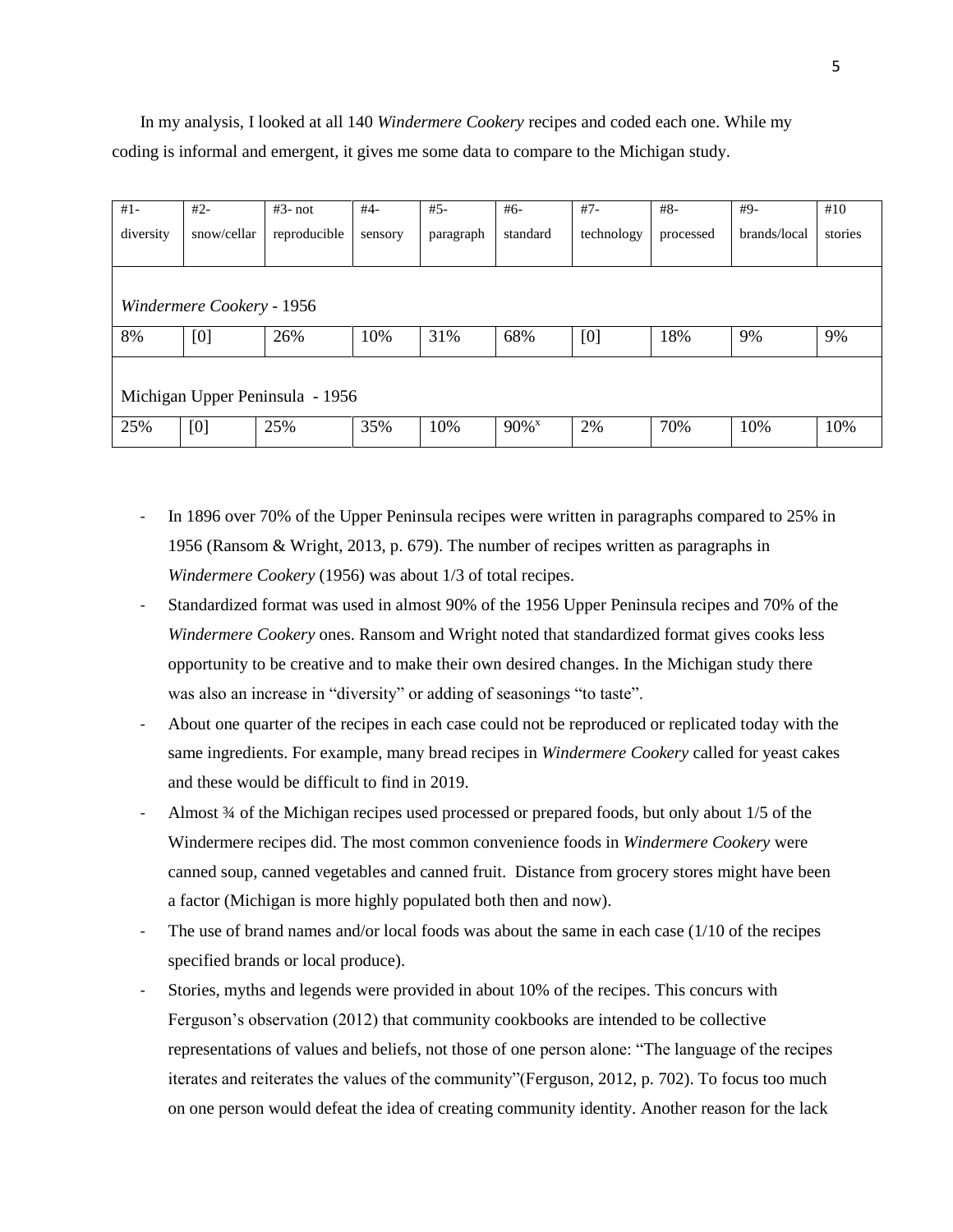of stories in community cookbooks is their particular form of literature. Recipes are spare and succinct; they are above all, utilitarian and meant to be used, not merely read. $x_i$ 

The comparison with the Michigan Study highlights some of the community standards and values that were in operation in Windermere in 1956. We might conclude that:

- Wild game was readily available in Windermere
- Processed / prepared foods were not as readily available in Windermere as in Michigan.
- The Windermere cooks had been influenced to about the same extent as their Michigan counterparts in terms of recipe standardization.

Questions for further study include:

- Is there any relationship between increasing standardization of recipes and decline in cooking skills?
- What is the meaning behind the emphasis on cooking local game? What further exploration can be done about underlying class consciousness, racism or discrimination?
- What has been lost and/or gained in the transformation from paragraph-style recipe writing to standard format? Also, is it possible that more complicated recipes discourage cooking because they entertain rather than provide solid information?
- What is the future for community cookbooks? Could they become a useful vehicle for teaching valuable cooking skills? What is transferable to the present day?

#### **Conclusion**

Taken in their entirety, community cookbooks reveal community standards and values, indicate issues of everyday life in a community and pass on practical knowledge. They show what food was available locally, and the extent to which outside influences have filtered in, for example in the use of processed and purchased ingredients.

On a final note, *Windermere Cookery* is still available. It was reproduced in 1997 and the local drugstore still sells copies, with the addition of 19 more advertisers. The *Windermere Ladies Hospital Aid* dissolved about the same time as the village of Windermere in the 1960s.